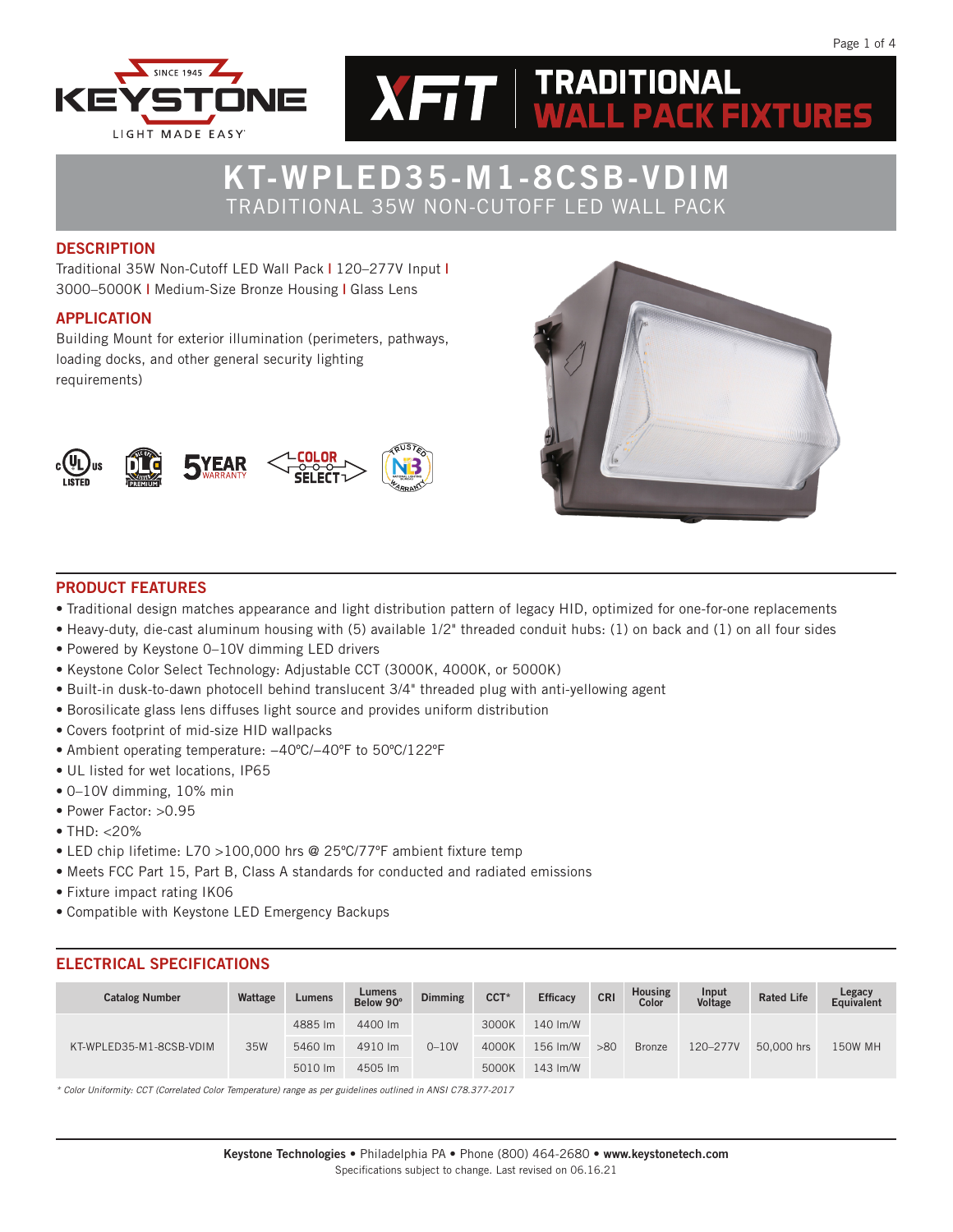



 $XFT$   $\parallel$  TRADITIONAL

## PHOTOMETRIC SPECIFICATIONS



#### **LUMINOUS INTENSITY DISTRIBUTION** 180º −150º −120º 150º 120º −30º −60º −90º 90º ริด 30º  $\overline{0}$ 1 2 3 2116 423 846 1270 1693

Average diffuse angle (50%): 111.0º 1 Violet C0–C180 2 Green C90–C270 3 Orange G60 Unit: cd

#### **FLUX DISTRIBUTION**

**PACK FIXTURES** 

| Zone                       | Lumens             | % Luminaire |
|----------------------------|--------------------|-------------|
| <b>Forward Light</b>       | 3,845 lm           | 79.5%       |
| $0^{\circ} - 30^{\circ}$   | 591 Im             | 12.2%       |
| $30^\circ - 60^\circ$      | 1,673 lm           | 34.6%       |
| $60^\circ - 80^\circ$      | 1,166 lm           | 24.1%       |
| $80^{\circ} - 90^{\circ}$  | 416 lm             | 8.6%        |
| <b>Back Light</b>          | 507 Im             | 10.5%       |
| $0^{\circ} - 30^{\circ}$   | 210 Im             | 4.4%        |
| $30^\circ - 60^\circ$      | 227 Im             | 4.7%        |
| $60^\circ - 80^\circ$      | 59 lm              | 1.2%        |
| $80^{\circ} - 90^{\circ}$  | $10 \, \text{Im}$  | 0.2%        |
| Up Light                   | 481 Im             | 9.9%        |
| $90^{\circ} - 100^{\circ}$ | 215 Im             | 4.4%        |
| 100°-180°                  | 267 Im             | 5.5%        |
|                            | <b>BUG*</b> Rating |             |

| <b>Asymmetrical Luminare Types</b>              |  |
|-------------------------------------------------|--|
| B1 U3 G3<br>Type I, II, III, IV                 |  |
| <b>Quadrilateral Symmetrical Luminare Types</b> |  |
| Type V, Area Light<br>B1 U3 G3                  |  |

\* *Backlight, Uplight, Glare*





#### **LIGHT DISTRIBUTION PATTERN**

Isometric view from above; Luminaire mounted at 15'

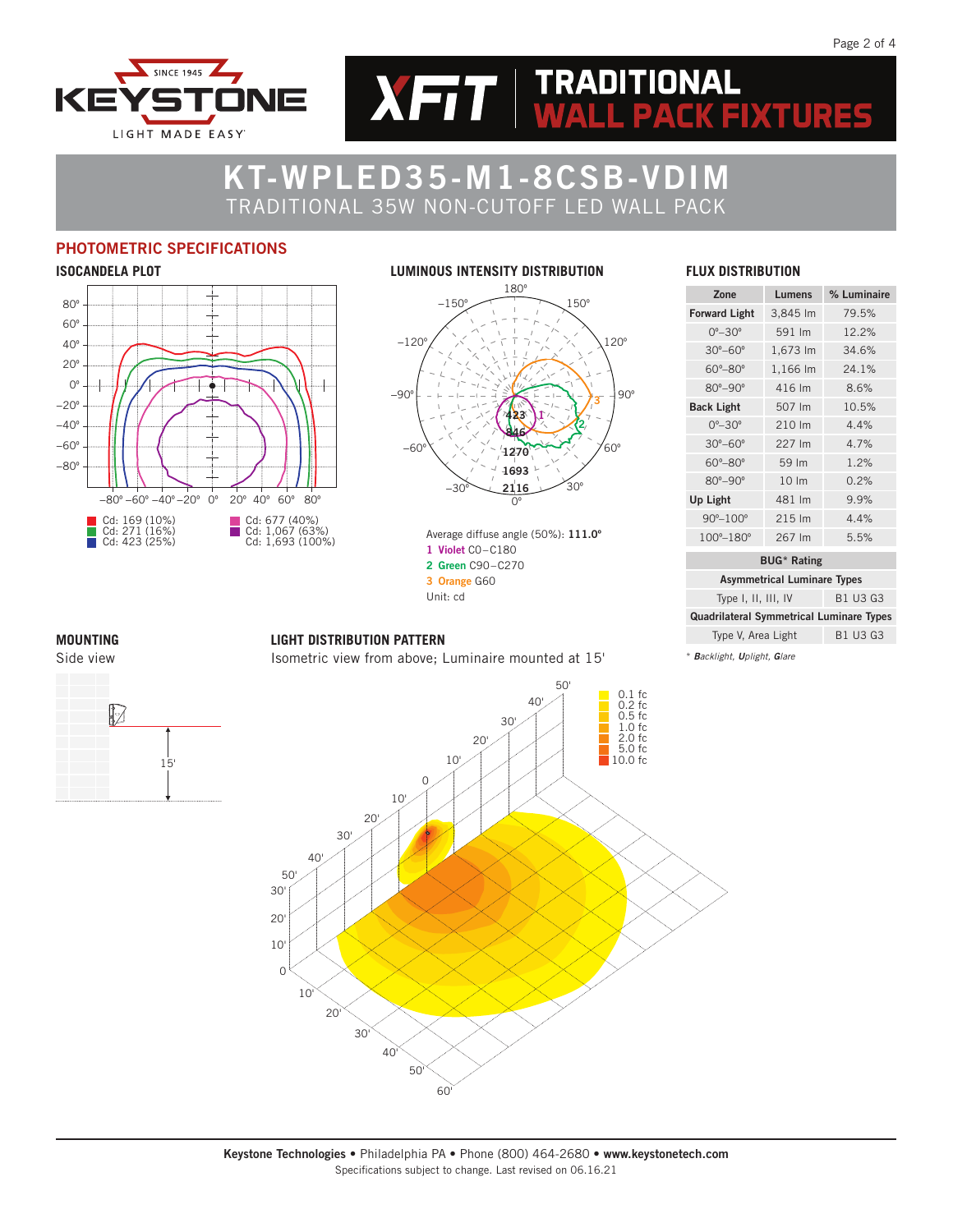



TRADITIONAL 35W NON-CUTOFF LED WALL PACK

### PHYSICAL SPECIFICATIONS



### GENERAL SETUP INSTRUCTIONS

#### **GENERAL WIRING DIAGRAM**



Caution: Before installing, make certain that AC power to the fixture is off.

Caution: The electrical rating of this product is 120–277V. Installer must confirm that there is 120–277V at the fixture before installation.

#### **PHOTOCELL ENABLE/DISABLE**

This fixture is equipped with a dusk-to-dawn photocell behind the translucent knock-out (KO) cover. Adjust the dip switch to enable (ON) or disable (OFF) the photocell function (see illustrations to the right). Fixture comes preset with photocell enabled unless otherwise noted.

#### **COLOR SELECT (CCT) ADJUSTMENT**

This fixture is equipped with Color Select technology. There is an adjustable dip switch behind the translucent knock-out (KO) cover to change CCT between 5000K, 4000K, and 3000K (see illustrations to the right). Fixture comes preset at 5000K unless otherwise noted.